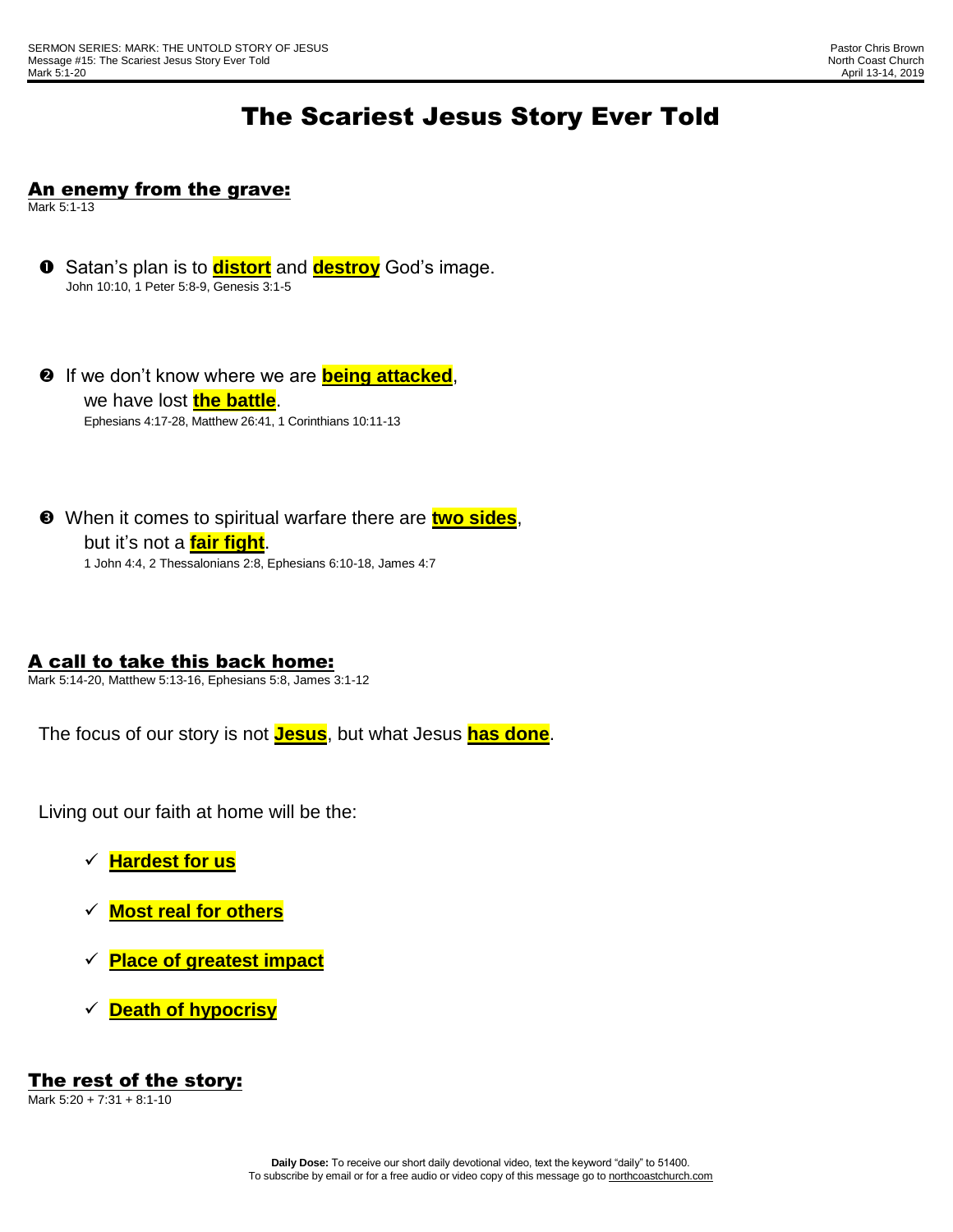## **Life Group Study Questions**

For the week of April 14, 2019

#### **MY STORY**

- **1** What do you enjoy most about being at home?
- **2** Chris said living out our faith at home will lead to four things. Which one caught your attention the most and why?

**3** Looking back at your notes from this week's teaching, was there anything you heard for the first time or that caught your attention, challenged or confused you?

#### **DIGGING DEEPER**

**1**

This weekend in our study of Mark, we were given an incredible picture of the powerful effect we can have when we live out our faith back home. ("Home" meaning those who know us best including family, close friends and co-workers). God is giving us the opportunity to have an impact on those around us. That can be encouraging but it can also be humbling. Humbling, because if we're honest, we're our "real" selves at home and sometimes that can be messy. Fortunately, Paul in his letter to the Ephesians, lays out a number of "check points" to help them (and us) be affirmed and see what authentic faith in Jesus looks like.

This week we're going to take a closer look at what Paul tells the Ephesians about living out their faith at home to encourage us on how we're doing and how God wants to help us make a difference.

- 1) Read the verses in Ephesians 4 listed on the next page and jot down the check points Paul refers to.
- 2) How do you think the two people that know you best would grade you using the following scale?
	- a. Grown the most
	- b. Need to keep watch
	- c. You're doing well
- 3) Rank yourself in the third column.

#### *Ephesians 4 – New International Version (NIV)*

*Ephesians 4:2 - Be completely humble and gentle; be patient, bearing with one another in love. Ephesians 4:3 - Make every effort to keep the unity of the Spirit through the bond of peace.*

*Ephesians 4:14 - Then we will no longer be infants, tossed back and forth by the waves, and blown here and there by every wind of teaching and by the cunning and craftiness of people in their deceitful scheming.*

*Ephesians 4:19 - Having lost all sensitivity, they have given themselves over to sensuality so as to indulge in every kind of impurity, and they are full of greed.*

*Ephesians 4:25 - Therefore each of you must put off falsehood and speak truthfully to your neighbor, for we are all members of one body.*

*Ephesians 4:26 - "In your anger do not sin": Do not let the sun go down while you are still angry,*

*Ephesians 4:27 - and do not give the devil a foothold.*

*Ephesians 4:31 - Get rid of all bitterness, rage and anger, brawling and slander, along with every form of malice.*

*Ephesians 4:32 - Be kind and compassionate to one another, forgiving each other, just as in Christ God forgave you.*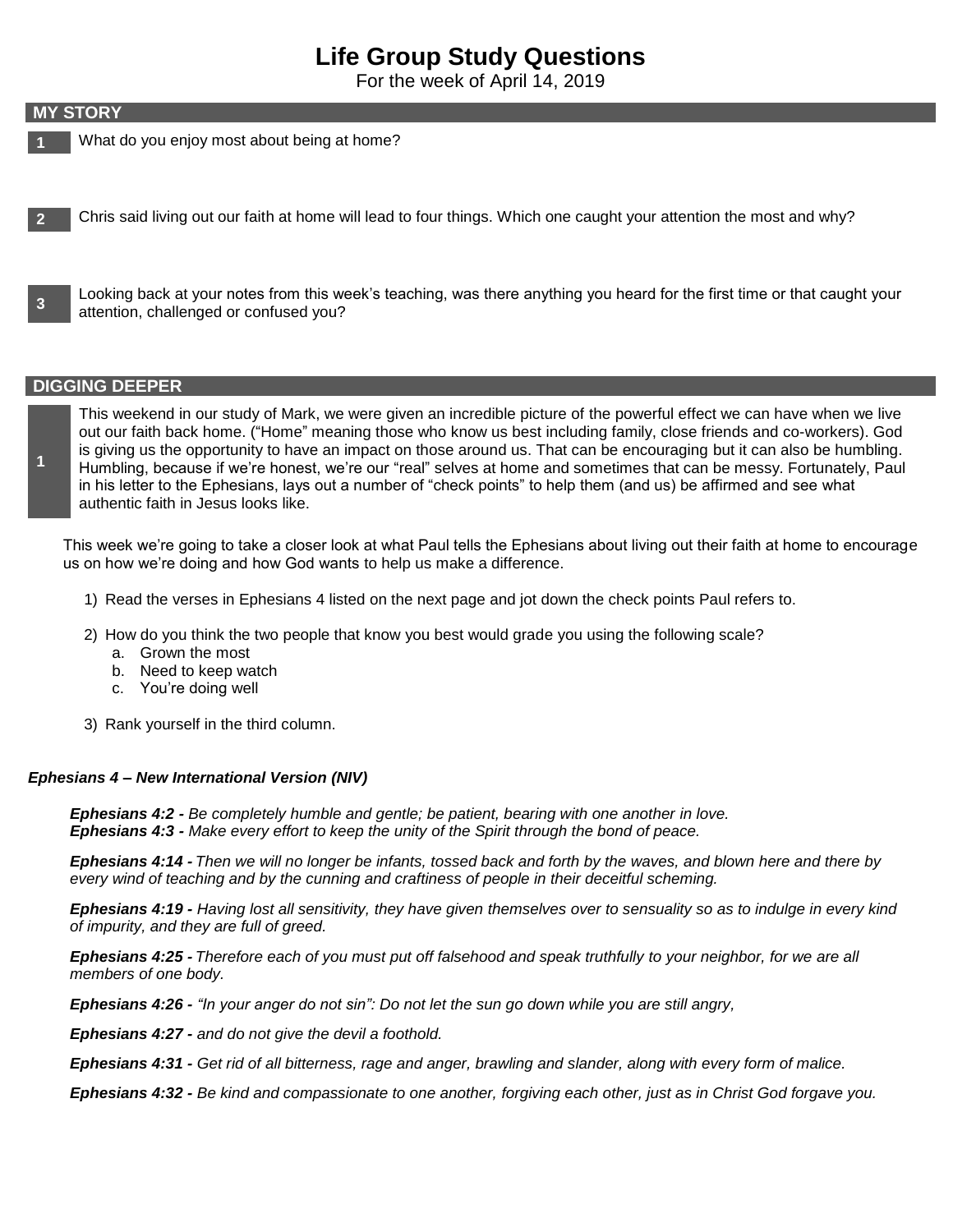| Check Points from Ephesians 4 | Person #1 | Person #2 | Yourself |
|-------------------------------|-----------|-----------|----------|
| v.2                           |           |           |          |
| v.3                           |           |           |          |
| v. 14                         |           |           |          |
| v.19                          |           |           |          |
| v.25                          |           |           |          |
| v.26                          |           |           |          |
| v. 27                         |           |           |          |
| v.31                          |           |           |          |
| v.32                          |           |           |          |

An important element of home is a sense of safety and peace. In fact, God calls us to "seek peace and pursue it" (1 Peter 3:11/Colossians 3:15-16). It's important to note that the peace that's mentioned here doesn't just happen. It also doesn't mean just giving up for the sake of peace, but it's something we actively pursue. How do the following verses help us understand what pursuing peace looks like?

#### **New International Version (NIV)**

Proverbs 15:1 & Proverbs 16:24

*Proverbs 15:1 - A gentle answer turns away wrath, but a harsh word stirs up anger. Proverbs 16:24 - Gracious words are a honeycomb, sweet to the soul and healing to the bones.*

#### Romans 12:17-21

*Romans 12:17-21 - Do not repay anyone evil for evil. Be careful to do what is right in the eyes of everyone. <sup>18</sup> If it is possible, as far as it depends on you, live at peace with everyone. <sup>19</sup> Do not take revenge, my dear friends, but leave room for God's wrath, for it is written: "It is mine to avenge; I will repay," says the Lord. <sup>20</sup> On the contrary: "If your enemy is hungry, feed him; if he is thirsty, give him something to drink. In doing this, you will heap burning coals on his head." <sup>21</sup> Do not be overcome by evil, but overcome evil with good.*

#### Galatians 6:1-5, 9

*Galatians 6:1-5 - Brothers and sisters, if someone is caught in a sin, you who live by the Spirit should restore that person gently. But watch yourselves, or you also may be tempted. <sup>2</sup> Carry each other's burdens, and in this way you will fulfill the law of Christ. 3 If anyone thinks they are something when they are not, they deceive themselves. <sup>4</sup> Each one should test their own actions. Then they can take pride in themselves alone, without comparing themselves to someone else,<sup>5</sup> for each one should carry their own load.*

*Galatians 6:9 - Let us not become weary in doing good, for at the proper time we will reap a harvest if we do not give up.*

#### Colossians 3:13

*Colossians 3:13 - Bear with each other and forgive one another if any of you has a grievance against someone. Forgive as the Lord forgave you.*